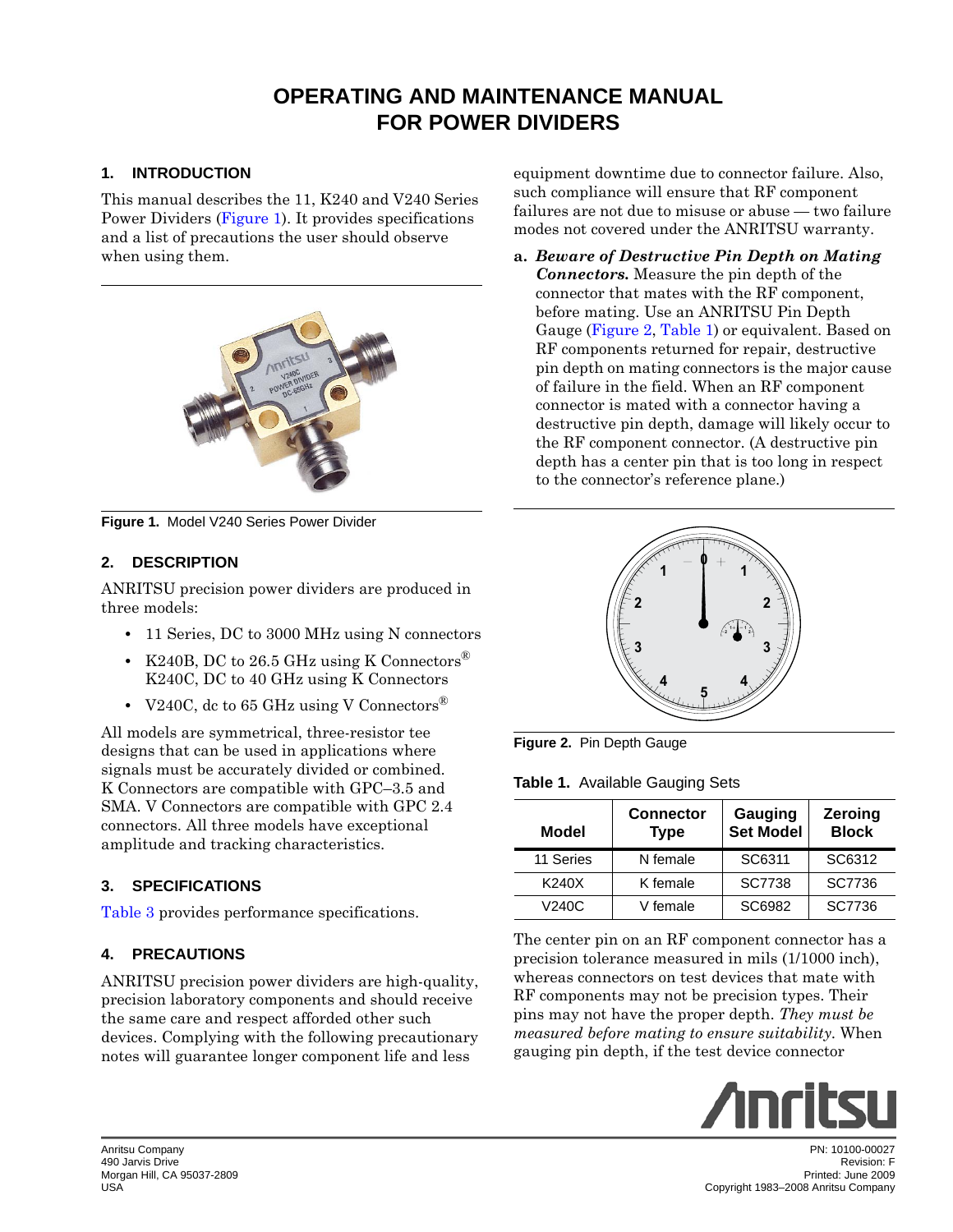measures out of tolerance in the "+" region, the center pin is too long. Mating under this condition will likely damage the RF component connector. On the other hand, if the test device connector measures out of tolerance in the "–" region, the center pin is too short. While this will not cause any damage, it will result in a poor connection and a consequent degradation in performance.

The pin depth for all power divider models shown in [Table 2.](#page-1-0)

<span id="page-1-0"></span>

|  |  | <b>Table 2. Power Divider Pin Depth Measurements</b> |
|--|--|------------------------------------------------------|
|  |  |                                                      |

| Model             | <b>Pin Depth (Inch)</b> |
|-------------------|-------------------------|
| 11 Series         | 0.207 to 0.187          |
| K240X             | $0.000$ to $-0.005$     |
| V <sub>240C</sub> | $0.000$ to $-0.005$     |

- **b.** *Avoid Over Torquing Connectors.* Over torquing connectors is destructive; it may damage the connector center pin. Never use pliers to tighten connectors.
- **c.** *Avoid Mechanical Shock.* RF components are designed to withstand years of normal bench handling. However, do not drop or otherwise treat them roughly. They are laboratory-quality devices and, like other such devices, require careful handling.
- **d.** *Keep Power Divider Connectors Clean.* The precise geometry that makes the RF component's high performance possible can be easily disturbed by dirt and other contamination adhering to connector interfaces. When not in use, keep the connectors covered. Refer to the next section for cleaning instructions.

### **5. MAINTENANCE**

ANRITSU recommends that no maintenance other than cleaning be attempted by the customer. The power divider should be returned to ANRITSU for repair and/or service when needed.

The traditional method of cleaning K Connectors with a cotton swab and alcohol can break the connector pin on the precision connector. The cotton swab has a larger diameter than the area between the inner wall and the center pin of the power divider connectors.

ANRITSU still recommends using a cotton swab; however, you need to trim the swab before inserting it into the connector.

A cotton swab must never be used to cleaning V Connectors; use a pinch of cotton held with fine-pointed tweezers.

Some precautions to follow when using the power divider:

- **•** Use either the finger saver that has been provided with the power divider or use an 8 inch-pound torque wrench for V and K connectors or a 12 inch-pound for N connectors when connecting the power divider to other devices. No other tools are recommended.
- **•** Always spin the coupling nut to tighten connections. Spinning the connector body causes premature wear to the connector interface.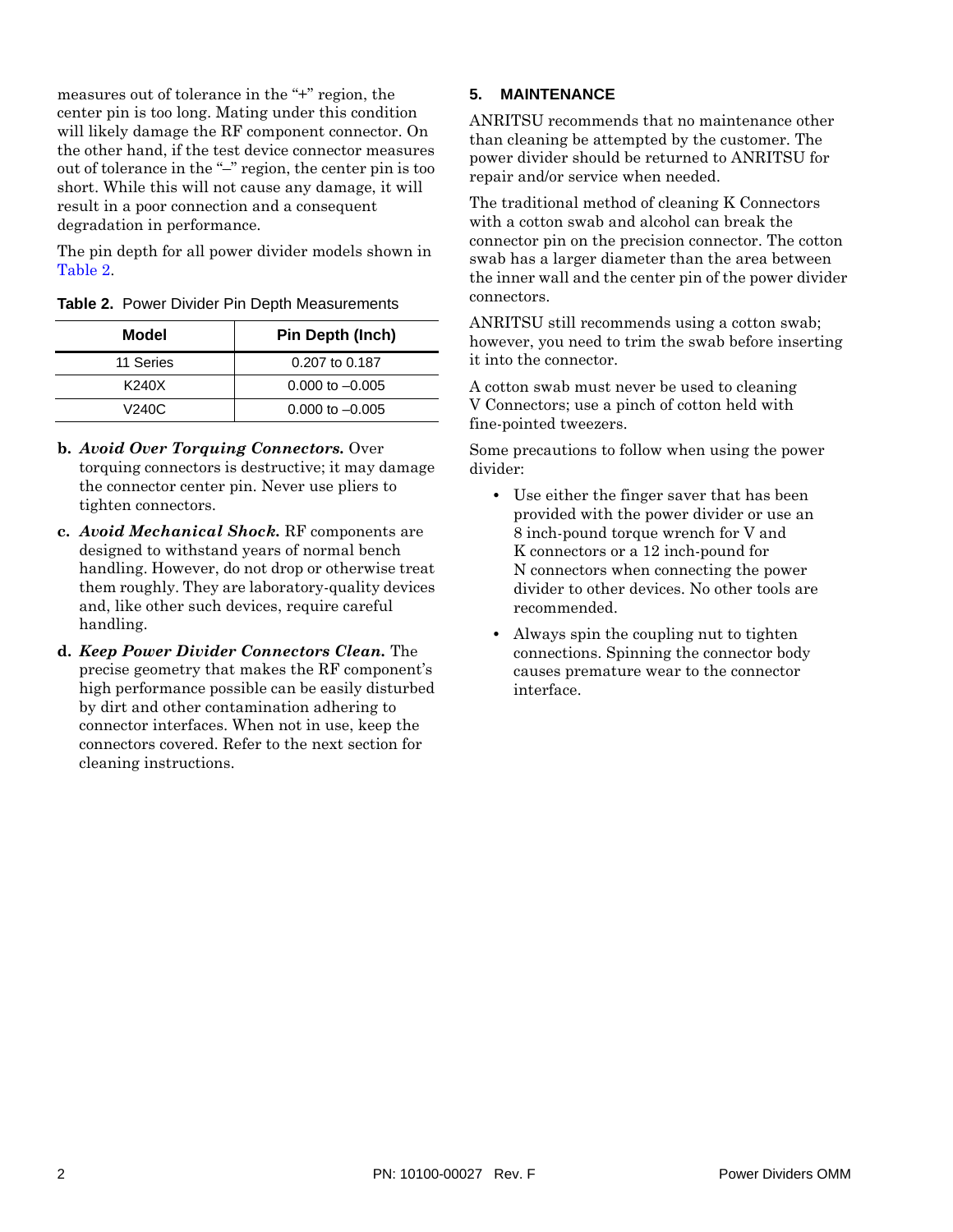<span id="page-2-0"></span>**Table 3.** Performance Specifications

|        | <b>Frequency</b>                       |        | <b>Connectors</b><br><b>Insertion Loss</b><br>Impedance |        |          |          |
|--------|----------------------------------------|--------|---------------------------------------------------------|--------|----------|----------|
| Model  | Range (GHz)<br><b>SWR</b><br>(dB max.) | (Ohms) | Input                                                   | Output |          |          |
| 11N50B | DC to 3<br>< 1.25                      |        |                                                         | 50     | N female | N female |
| 11N75B |                                        |        | 75                                                      |        |          |          |

| <b>Frequency</b> |             | Impedance | <b>Connectors</b> |          |  |
|------------------|-------------|-----------|-------------------|----------|--|
| Model            | Range (GHz) | (Ohms)    | Input             | Output   |  |
| K240B            | DC to 26.5  | 50        | K female          | K female |  |
| K240C            | DC to 40    |           |                   |          |  |
| V240C            | DC to 65    |           | V female          | V female |  |

| <b>Frequency Range</b><br>(GHz) |              | <b>Tracking Outputs</b> | <b>Insertion Loss</b> |            |  |
|---------------------------------|--------------|-------------------------|-----------------------|------------|--|
|                                 | Amplitude    | <b>Phase</b>            | (dB max.)             | <b>SWR</b> |  |
| DC to 6                         | $\pm$ 0.3 dB | $\pm 2^{\circ}$         |                       | 1.2        |  |
| 6 to 18                         | $\pm$ 0.3 dB | ± 3 <sup>o</sup>        | 7.5                   | 1.4        |  |
| 18 to 26.5                      | $\pm 0.6$ dB | $± 4^{\circ}$           | 8                     | 1.5        |  |
| 26.5 to 40                      | $\pm 0.6$ dB | $\pm 6^{\circ}$         | 8.5                   | 1.7        |  |
| 40 to 65                        | $± 1.5$ dB   | $± 15^{\circ}$          | 10                    | 2.7        |  |

#### **Maximum Input Power:** 1 W

**Weight:** 43 grams (1.5 ounces)



**Figure 3.** Return Loss and Insertion Loss (Typical)